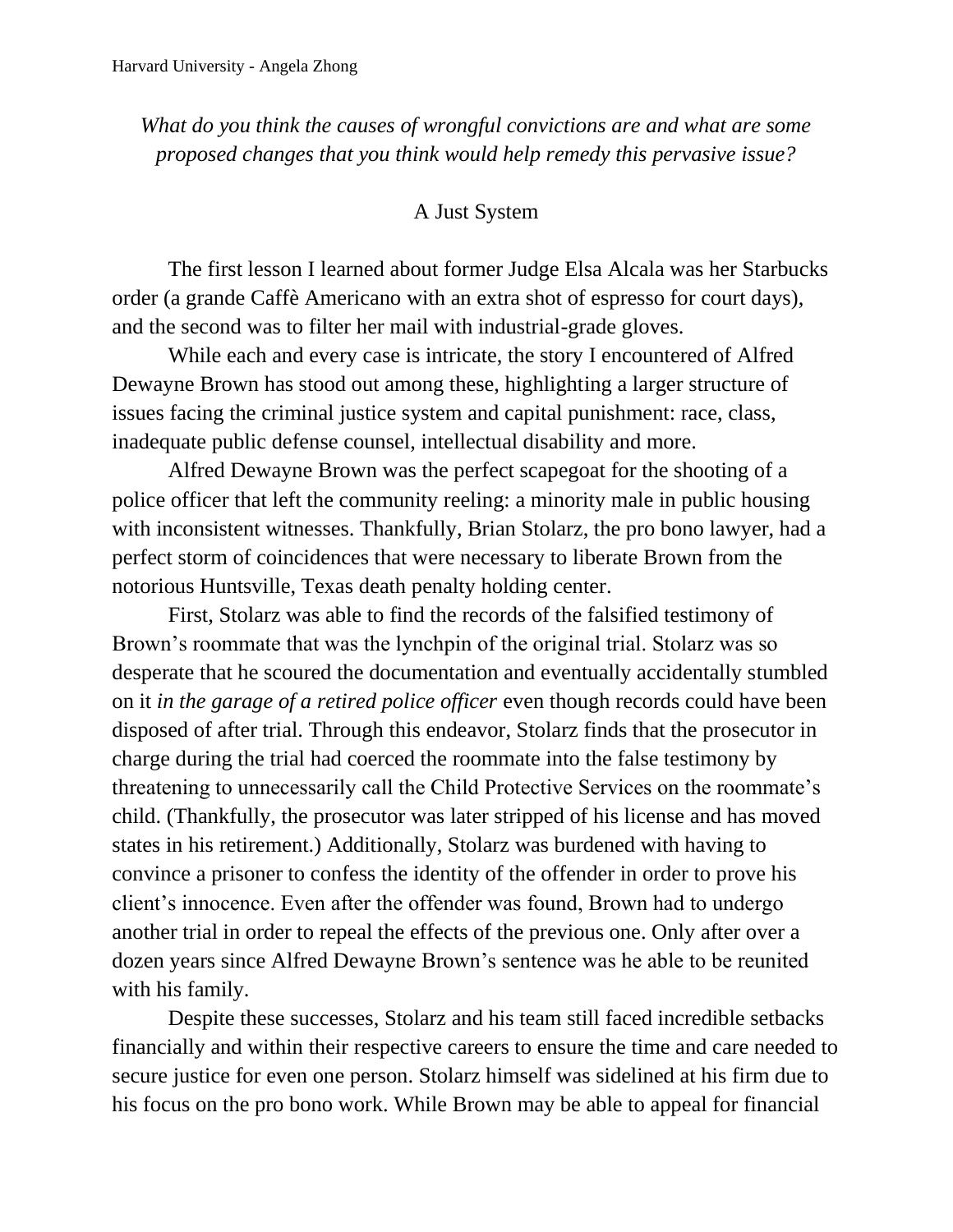compensation, he and his family were still robbed of a lifetime together. He was unable to grow old with those he loved, instead subjected to violent and often cruel prison conditions. And Brown is considered one of the luckier defendants. The truth of the matter is that there are thousands more like Alfred Dewayne Brown who are still trapped inside of a system that is structurally opposed to his very being - Brown himself watched mentally ill defendants be executed without ever receiving adequate care. There are still millions without access to the pro bono efforts of a few lawyers, instead shackled to a public defense system that is overworked, underprepared, and demoralized. There are still countless people - especially during this national pandemic -- that are wronged and robbed of justice, that must count their days in unsanitary conditions and are even more likely to contract the novel coronavirus.

But before all of this perfect concoction of probabilities could ever have happened, Stolarz had to believe in Brown's innocence. He had to oppose dozens of corrupt and powerful relationships and recognize the broken foundations of the criminal justice system that he had endorsed for so long. Through this case, I have learned that defending the indigent is not the same as championing a particular cause or issue, but rather each client is the cause. Public defenders are not on the forefront of glamorous, high-impact litigation or valorized through other types of publicly covered law reforms; they do work in the trenches, catching those who slip through the cracks and fighting for the rights of their clients on the ground level.

Perhaps it was the intrigue of a new internship or more likely my exploration of a career path, but the prisoners' letters and stories such as Brown's have kindled an insatiable desire to *scrutinize.* Hearing about how my hometown of Harris *County* executes more people than any other *state* is different than seeing lived experiences inked onto paper. In my internship, I pour over records for viable leads to reply with: a resurfaced recording, a biased juror. I investigate overarching structures like qualified immunity that incentivize police abuse of power.

The work is not glamorous like *How to Get Away With Murder*'s depictions, but I know these efforts are an *integral* part of championing a just system and not just a system*.* People on death row are people that society has left behind at the nadir of their lives. Some of the writers corroborate descriptions of squalid prison conditions with dead roaches (hence the gloves). Others' letters ring with defeat. Every plea I shred, every case Ms. Alcala rejects, reminds me that my hope--and